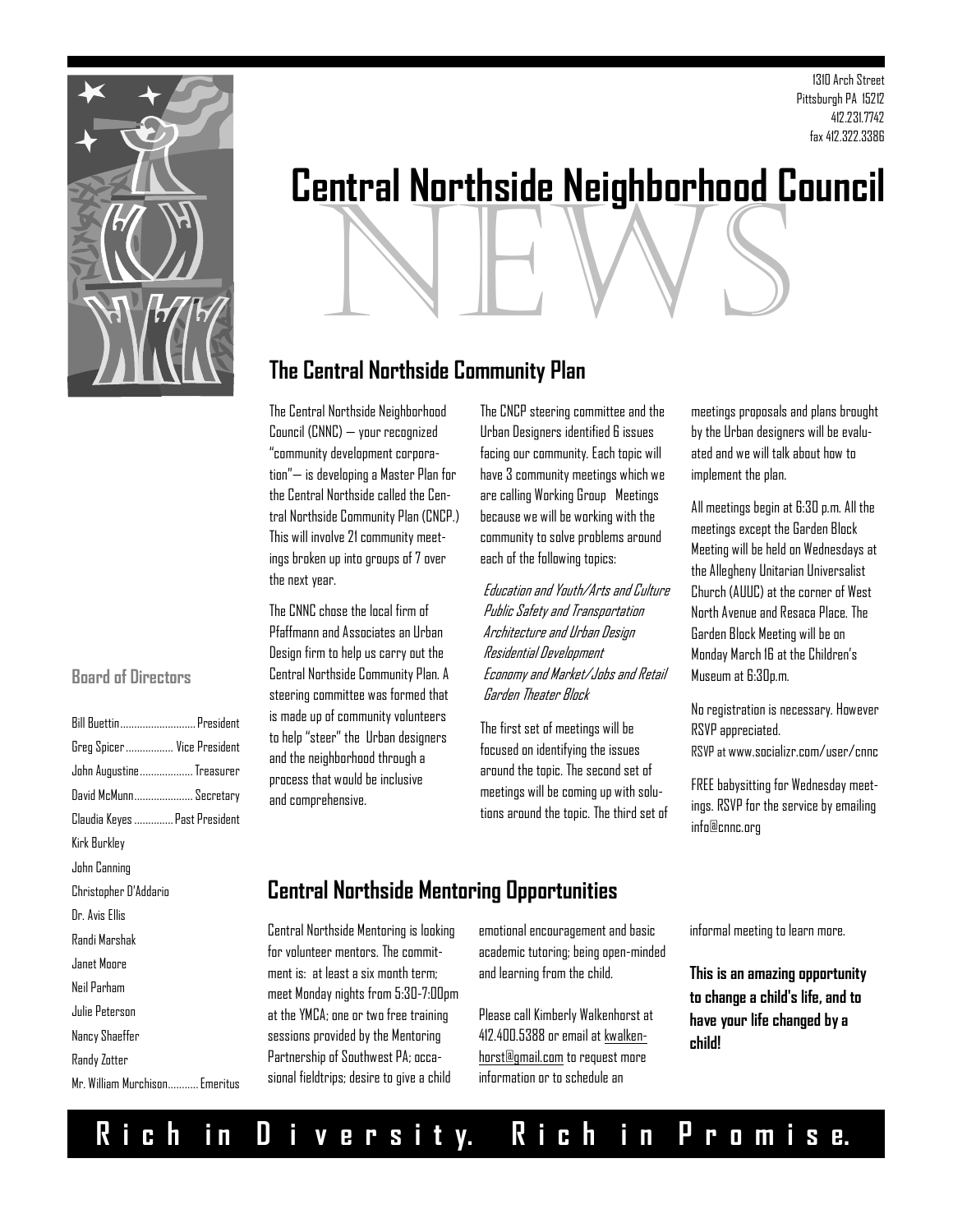## **President's Message**

W elcome to the first edition of the newly formatted CNNC newsletter. The Communication Committee has spent a couple months working through ideas to improve the content, format and delivery. A special thanks is owed to David Holliday for spearheading this task. Any suggestions, questions or (dare I say) compliments are always welcome and appreciated.

As you can tell by the large amount of content in this newsletter dedicated to it, the public meeting and input portion of the community planning process is beginning in February. There are a total of 21 public meetings that will take place between now and September so everyone will have an opportunity to listen and ask questions. This is an extremely important component of the plan so please mark your calendar and plan to attend these meetings.

The next 3 CNNC General Membership meetings will be dedicated to revising the organization's by-laws. All of the active CNNC members will receive a copy of the proposed changes delivered to their homes. Additionally, copies will be available on our website (**[www.cnnc-pgh.org](http://www.cnnc-pgh.org/)**) and at our next General Membership meeting on February  $9<sup>th</sup>$ . The February  $9<sup>th</sup>$  meeting will serve as a question and answers session for the by-law revisions. We intend to hold the first vote on the

proposed revisions in March and a final vote will occur in April. The goal is to be operating under the new bylaws prior to the Board election and annual meeting on May 11<sup>th</sup>. .

Speaking of board elections, in accordance with the current by-laws, we have formed a Nominating Committee tasked with presenting candidates eligible to be elected to the CNNC Board of Directors. Anyone interested in serving on the Board should contact CNNC Secretary, David McMunn. He will forward your information to the Nominating Committee, who will answer any questions you may have and explain the process.

**"Help your neighborhood organization by identifying qualified candidates and by voting in the May election!"**

# **Nominating Committee Seeks Qualified Candidates for May Election**

In May of each year, one half of the members on the 15-member CNNC Board of Directors are up for election. The CNNC Board and the Nominating Committee want to remind you that, in order to be eligible to vote, a member must be in "good standing" (current on their annual dues) and must have attended at least one meeting in the previous year.

According to the by-laws, any CNNC member may stand for election to the Board and those whose seats are up for election may stand for re-election. Nominations can be made from the floor beginning at the March General Meeting. However, the Nomination Committee typically keeps names and bios and helps to organize the election so that it can run as smoothly as possible. The nominating committee does not select any candidates or

slate of candidates on their own. So, if you are interested in running or know someone that you would like to nominate, you may contact the Nominating Committee via the website or info@cnnc-pgh-org.

Also, although the CNNC Board of Directors makes no endorsements of particular candidates, we think it is important that the person elected adds to the board in terms of unique skills sets, life experiences or social/ cultural identity. The current board varies somewhat by sex/gender, income level, age, sexual orientation, martial status, national origin, religious identification or practice, educational attainment, political affiliation, home ownership and other factors representative of the diversity in our neighborhood. Even so, we recognize a lack of representation on

the board by females and persons of African descent. Given the current demographics of our neighborhood, the under-representation of African-Americans on the board in particular concerns us greatly and we strongly encourage members to identify, nominate and help elect qualified neighbors who might help us fill this position in a way that benefits the board and the whole neighborhood.

Help your neighborhood organization by identifying qualified candidates and by voting in the May elections!

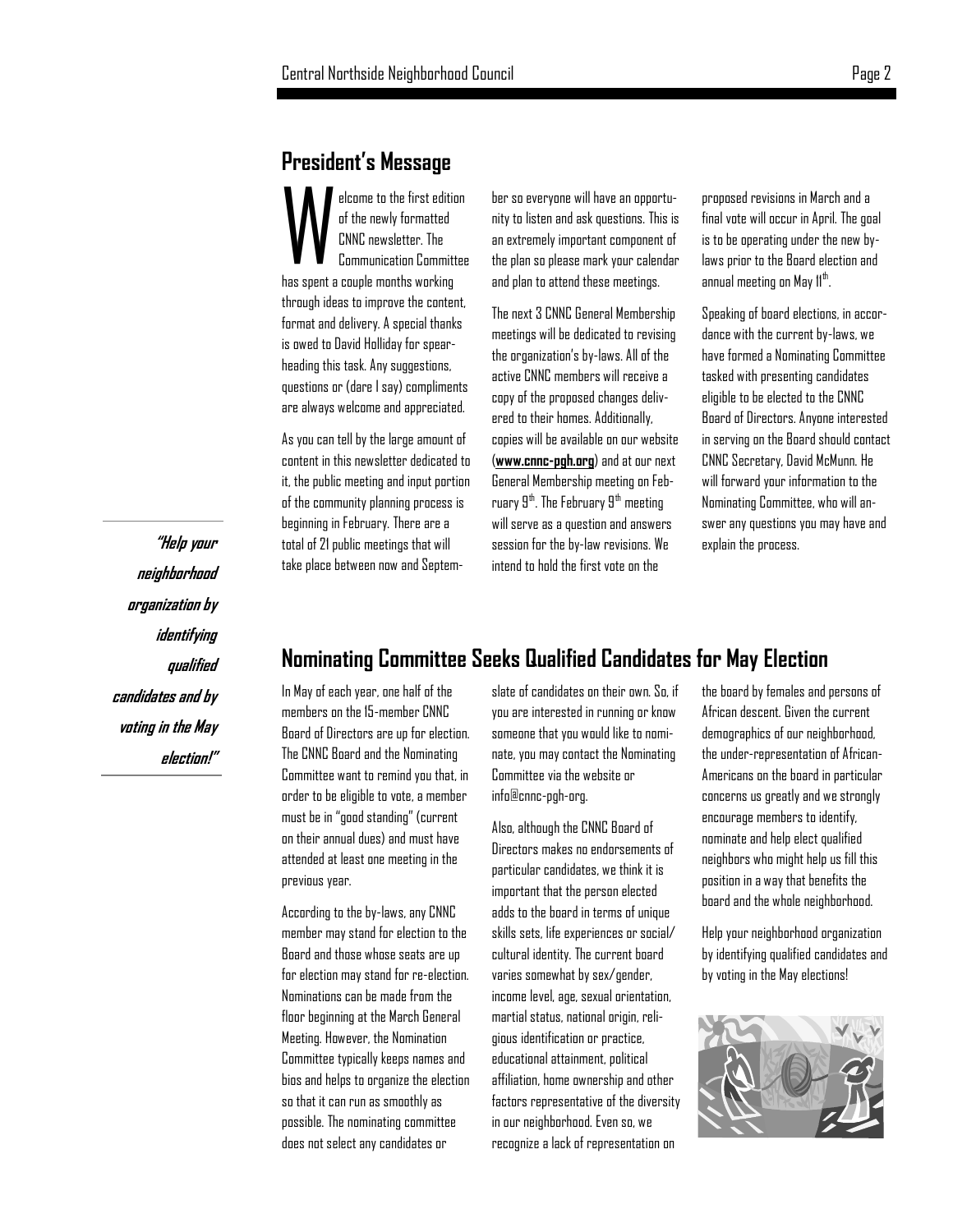# **Planning and Evaluating Our Neighborhood**

At the October meeting, the CNNC membership approved the creation of a Planning and Evaluation committee, (P&E.) The P&E committee's charter is helping the CNNC Board and membership make informed decisions by: conducting a community needs and priorities assessment (CNAPA); facilitating the development of a strategic plan to guide and integrate the CNNC's diverse activities; and evaluating progress towards accomplishing the tasks that the organization sets out for itself. In this and the next two newsletters, we will provide a brief description of each of these three functions.

The goal of the CNAPA is to develop a coherent picture of our organization and our community. It expands on the community needs assessment

conducted by the CNNC in 2007 in two ways. First, it includes the collection and analysis of key data about the Central Northside—demographic and economic information—to help us better understand the basic facts about our neighborhood. Second, like the prior assessment, the CNAPA will include a survey of members' concerns and priorities, but one conducted in accordance with recognized statistical norms and procedures. This will allow us to form a picture of the perceived needs and concerns of our neighbors. When complete, the CNAPA as a whole should provide us with a rich and detailed picture of the Central Northside community: how we live, what we're worried about, and where we want to see our neighborhood go.

The intent is to update this assessment on a regular basis. We also plan on making the information collected in the process widely available to the membership and the community as a whole.

If you have questions about the CNAPA or the P&E committee, or wish to help with any phase of the committee's work, please contact David Shlapak either via e-mail ([dashlapak@me.com\)](mailto:dashlapak@me.com)  or by dropping a note off at the CNNC office.



# **"The CNAPA should provide a rich and detailed picture of the Central Northside community."**

# **Become a CNNC Member NOW**

Many thanks to all our current members for joining or renewing your CNNC Membership.

We would encourage all residents of the Central Northside to join our membership today. In order to vote on important issues made at the General Membership meetings, including the upcoming Amendments to the CNNC Bylaws, or to vote in the upcoming Board Members Elections in May, you must be current with your membership dues and you must have attended a General membership meeting at least once since June 2008.

To join simply complete the application form on page 7 and mail with membership dues to Central Northside

### Neighborhood Council at:

CNN<sub>C</sub> 1310 Arch Street Pittsburgh PA 15212

### **ATTENTION ALL PERFORMANCE**

**TALENT ~** Our neighborhood is brimming with talented people. Let's show it off. Hot Rock, Cool Jazz, Tickle the Funny Bone, Rhythmic Dance…you name it, we got it. Let the Membership Committee know who you are, what your talent is, and how we can contact you. We want to showcase Central Northside talent in upcoming events such as a fund raising concert, the summer street party, or the Thanksgiving Dinner.

Maybe you know talent that you want to recommend. You can call Claudia Keyes with information 412.231.4410 or email [keyes15212@yahoo.com.](http://us.mc521.mail.yahoo.com/mc/compose?to=keyes15212@yahoo.com)

The next Membership Committee meeting is Monday, February 2nd 7:00 pm at 1310 Arch Street .

### **Agenda items include:**

- Membership Drive
- Events planning such as the Summer Street Party, Fundraising Concert, etc.
- Welcome packets for new residents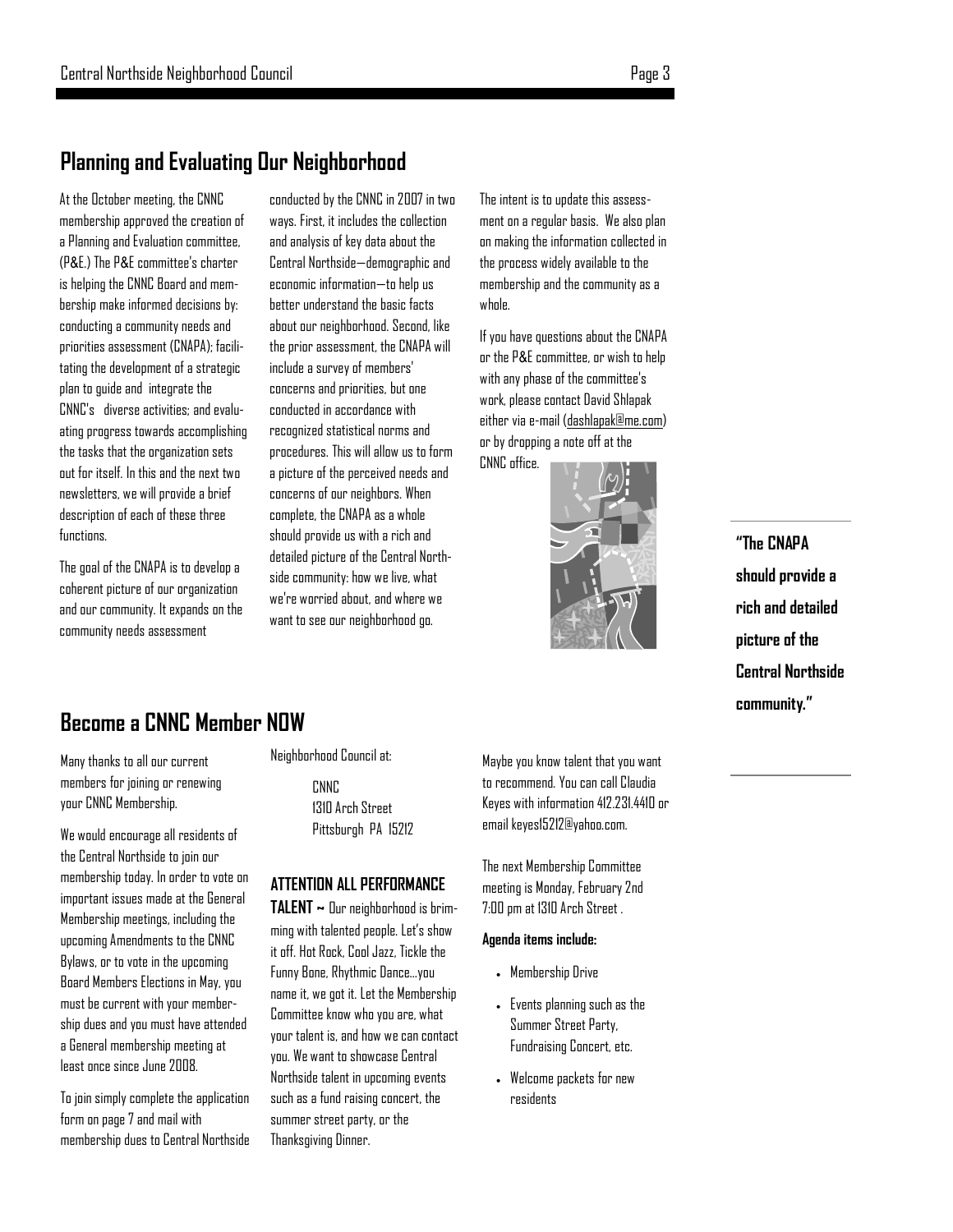# **By-Laws To Be Revised**

At the January membership meeting there were many questions related to the timing and process of revising CNNC's by-laws. In response, we are dedicating 60 minutes of the February  $9<sup>th</sup>$  membership meeting to this topic. The format of this session will be questions and answers. The By-laws Committee will review the proposed changes section by section, stopping at the end of each to take questions from the audience.

The process for amending the by-laws will also be discussed in great detail. To comply with the current by-laws,

any amendment to the by-laws must be passed by the General membership in two separate meetings. The first meeting requires that any amendment must be approved by 75% of the attending members in good standing. The second meeting requires a simple majority of the attending members in good standing.

The vote to amend the by-laws will be conducted by paper ballot. The ballot will be set up in two sections. The top section is a "yes" or "no" vote for all of the proposed amendments. The bottom section will be set up to vote

on each article of the by-laws individually. If a member votes "no" in the top section, they may vote in favor of individual articles in the by-laws. If a member votes "yes" in the top section, nothing further is required.

Further explanation and detail will be presented at the February 9<sup>th</sup>  $\overline{a}$ membership meeting. Please plan to attend.



# **New Year Bring Changes in Communication Strategies and Practices**

Rich in Promise reading. Holliday's changes will be<br>both creative and practical with<br>some design changes aimed at<br>readability while others will make it<br>easier to distribute the publication<br>by mail to those who do not receive<br>it electronic At their January meeting, the Communication Committee voted to move forward with a series of changes to the look for the CNNC newsletter and related publications, including an effort to rethink the organization's visual representation and how it informs the community of important initiatives. David Holliday, a resident of Foster Square is using his experience in graphic design and layout to redesign the look of the newsletter. You can see many of those changes in the publication you are now reading. Holliday's changes will be both creative and practical with some design changes aimed at readability while others will make it easier to distribute the publication by mail to those who do not receive it electronically.

Holliday has been working hard as well on an informational brochure to be mailed to every resident of the Central Northside that will detail the important upcoming community meetings for the neighborhood community plan. Holliday's efforts are aimed at crafting all CNNC publications to have a coherent look and thus an identifiable "brand" for the organization and the neighborhood.

A related initiative involves rethinking the organization's logo. The Committee wanted to find a logo that more broadly represents our slogan, "Rich in Diversity, Rich is Promise." The Committee voted to issue a call to local artists to help find a visual representation of this statement—a representation that constituted a visually pleasing symbol of our neighborhood's strength and its promise. The full Board of Directors subsequently approved the logo initiative at its January meeting. Look for details of the call for artists in the near future.

Also, the Communication Committee has initiated gaining non-profit bulk mailing status in order to distribute publications to both CNNC members and the neighborhood at large in a timelier and more reliable manner.

If you are interested in working with the Communication Committee, please contact us through: info@cnnc-pgh.org.



**"The process for** 

**amending the** 

**by-laws will be** 

**great detail at the** 

**discussed in** 

**February 9th** 

**meeting."**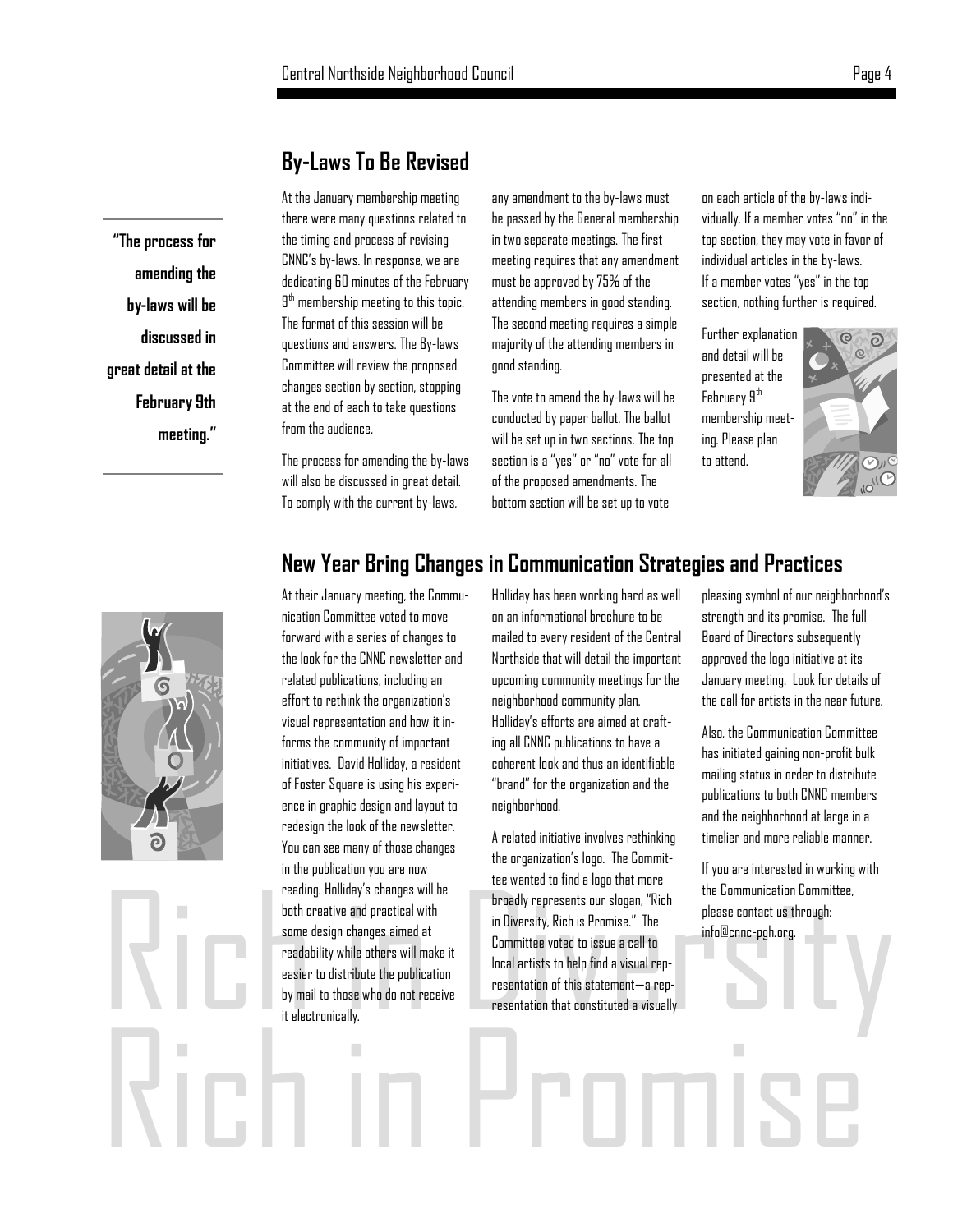# **Development Committee Working Hard to Move Projects Forward**

Thanks to everyone for attending the January monthly meeting and participating in the discussion with the two developers that presented their plans for the Federal-North corridor. Both developments were met with enthusiasm from the community and we look forward to good things to come. The Development Committee and CNNC board will be working hard to ensure that both projects move forward and that community needs and desires are taken into account. Jim Aeillo's team has met with a task force commissioned by the DevCom on a couple

occasions to review design and gather community input. On the other side of the street, we are working hard to ensure that Bill Barron opens up the Federal Street side of the Parkview Cafe with windows/glass doors.

Federal-Hill continues to move along and we have already gained new CNNC members who purchased a house in this great project!

Last, but not least, the DevCom continues to work on putting together a list of local contractors/laborers to distribute to developers and post on

# **Youth Committee Holds First Meeting**

The Youth Committee had their first meeting on Thursday, 28th January, which was very well attended. It was decided the Committee's first task was to begin a database that would hold details on the different facilities for the Central Northside's Youth. This will include after school programs, summer camps and our existing facilities such as Jefferson Rec and the YMCA. The Committee felt that it

was important to have a base that we could access that would enable us to match youth needs with programs that are already available. It will also act as a point of reference for those programs that are running low on numbers, possibly meaning that programs could work together to maintain a better attendance.

We are asking you, our neighbors to

send us your input for the list, we have already found programs that we weren't aware of and I am sure there are many more out there. Nothing is too small and if you are an organization running such a program and you need any kind of assistance and you think the CNNC can help then PLEASE contact us at: yout[h@cnnc-pgh.org o](mailto:info@cnnc-pgh.org)r call 412.321.1012.

our website. Once the list is complete, we hope that those looking to build major developments or merely fix up their house will consider using the multitude of talent we have right in

our own back yard.



Federal North **Garden Theater Block** 

> **"Youth Committee's first task will be to develop a database with details on the different facilities for youth"**

# **Central Northside Couple's House Wins Award for Creativity**

Jana and Bruce Thompson, owners of a 162-year-old row house on Resaca Place in the Mexican War Streets Historic District were featured in a recent Pittsburgh Post Gazette article as winners of that papers "Renovation Inspiration" contest. The Thompsons won for in the "large project" category for their extensive and creative renovations of the historic home built by Irish immigrant George Haley in 1847.

The Post Gazette article highlights many of the challenges faced by the couple in terms of the home's unique construction and the need to create a livable and comfortable space within the modest footprint of the original home (the home is a mere 14 feet wide.) In order to hold down costs and to fill the house with materials worthy of its long history and rather quirky design, the Thompson's did much of the work on their own and they also

looked for interesting antique materials and items to use whenever possible. In total, the small house and complete renovations ended up totaling a little under \$200,000 (the Post Gazette erroneously put it at a staggering \$300,000.)

For the complete write up on the Thompson's home, you can view the Post Gazette article online at www.post-gazette.com/ pg/09024/944033-30.stm

Jana Thompson is an active member of the CNNC Bridges Committee doing community outreach work and is known by many in her role as the coordinator of the Olde Allegheny Community Gardens. Ms. Thompson was previously featured in the October CNNC Newsletter after the gardens won a "Community Greening Award" from the Philadelphia-based Pennsylvania Horticultural Society.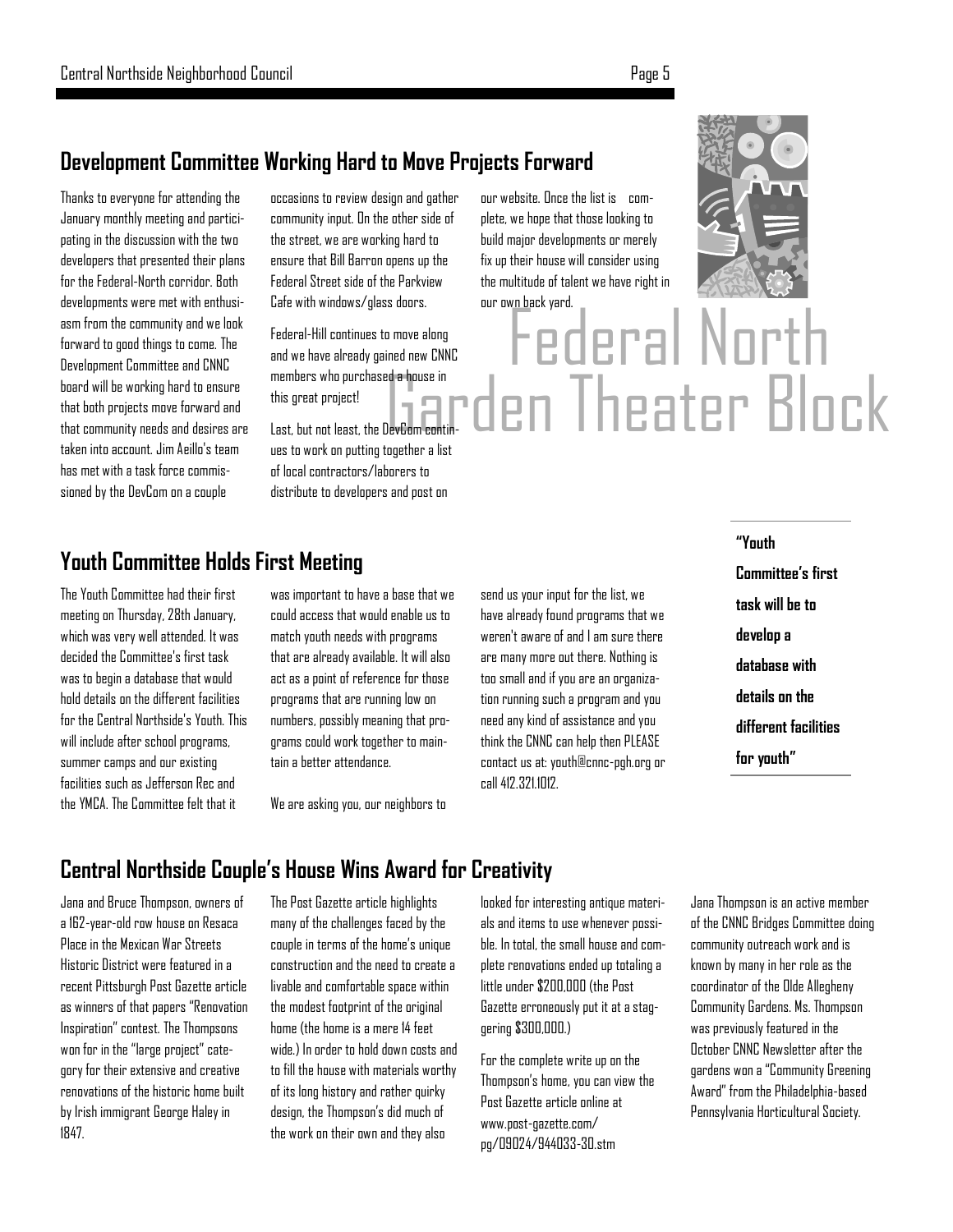# **February 2009 General Membership Meeting**

| LOCATION  Allegheny Traditional Academy |
|-----------------------------------------|

# **Meeting Agenda**

- Henry Reese will provide an update on his proposed Monterey Street project
- Community Plan public meeting schedule review
- Question and answer session regarding the proposed By-law revisions and process

**"Attend the February General Membership Meeting and be active in the By-laws revision"**

# **Upcoming Events**

February 11 ~ CNCP Education and Youth Group Meeting ~ 6:30 pm at AUUC corner of West North Avenue and Resaca Place February 18 ~ CNCP Public Safety and Transportation Group Meeting ~ 6:30 pm at AUUC February 25 ~ CNCP Architecture and Urban Design Group Meeting ~ 6:30 pm at AUUC March 4 ~ CNCP Residential Development Group Meeting ~ 6:30 pm at AUUC March 11 ~ CNCP Economy and Market/Jobs and Retail Group Meeting ~ 6:30 pm at AUUC March 16 (Monday) ~ CNCP Garden Theater Block Group Meeting ~ 6:30 pm at Children's Museum March 25 ~ CNCP 1st Large Community Meeting ~ 6:30 pm at AUUC

FREE babysitting for Wednesday meetings. Please RSVP for this service at info@cnnc-pgh.org

Light refreshments will be provided.

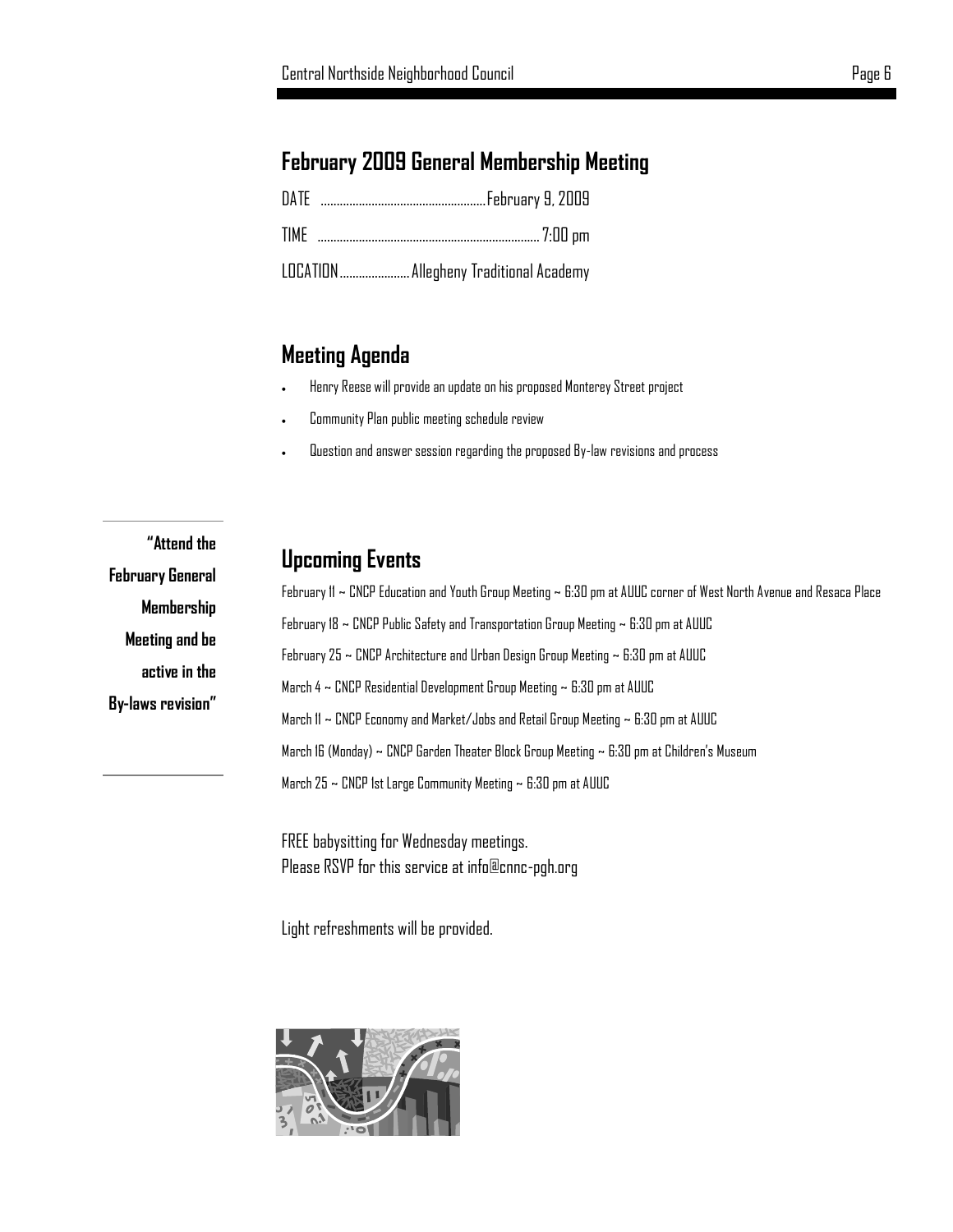| <b>Rich in Diversity</b><br><b>Rich in Promise</b>                         | <b>Central Northside Neighborhood Council</b>                                                          | 1310 Arch Street<br>Pittsburgh PA 15212<br>[Phone] 412.231.7742 [Fax] 412.322.386<br>[Email] info@cnnc-pgh.org |
|----------------------------------------------------------------------------|--------------------------------------------------------------------------------------------------------|----------------------------------------------------------------------------------------------------------------|
|                                                                            | <b>2009 CNNC Membership Registration Form</b>                                                          |                                                                                                                |
|                                                                            | Dues run from January 2009 to December 2009                                                            |                                                                                                                |
| (Please print legibly)<br><b>NAME</b>                                      |                                                                                                        |                                                                                                                |
| ADDRESS                                                                    |                                                                                                        |                                                                                                                |
| <b>PHONE</b> (home)                                                        | PHONE (other)                                                                                          |                                                                                                                |
| <b>EMAIL</b>                                                               |                                                                                                        |                                                                                                                |
| SIGNATURE                                                                  | DATE                                                                                                   |                                                                                                                |
|                                                                            |                                                                                                        |                                                                                                                |
| Do you want to receive the Newsletter via email?                           | YES<br>NO                                                                                              |                                                                                                                |
|                                                                            | If you do not reside in the Central Northside please list properties you own in the Central Northside. |                                                                                                                |
|                                                                            |                                                                                                        |                                                                                                                |
| I am interested in participating in the following CNNC committees:         |                                                                                                        |                                                                                                                |
| <b>By-laws Committee</b>                                                   | Litter/Beautification Committee                                                                        |                                                                                                                |
| <b>Communication Committee</b>                                             | Membership Committee                                                                                   |                                                                                                                |
| <b>Community Planning Initiative</b>                                       | Planning and Evaluation Committee                                                                      |                                                                                                                |
| Development Committee<br><b>Finance Committee</b>                          | <b>Safety Committee</b><br>Youth Committee                                                             |                                                                                                                |
|                                                                            |                                                                                                        |                                                                                                                |
| \$5<br>Enclosed is                                                         | \$3<br>(Seniors 60+) for my dues for 2009                                                              |                                                                                                                |
| If your organization/business would like to become a CNNC member, dues are |                                                                                                        | \$25 Please name the                                                                                           |
| delegate for your organization:                                            |                                                                                                        |                                                                                                                |
| Enclosed is an additional tax-deductible donation of:                      | \$20<br>\$40<br>\$60                                                                                   | \$80<br>other                                                                                                  |
|                                                                            | (Office Use Only)                                                                                      |                                                                                                                |

Mail to or drop off at the CNNC office with your dues (Check or Cash.) Make check payable to CNNC

 $\frac{1}{2}$